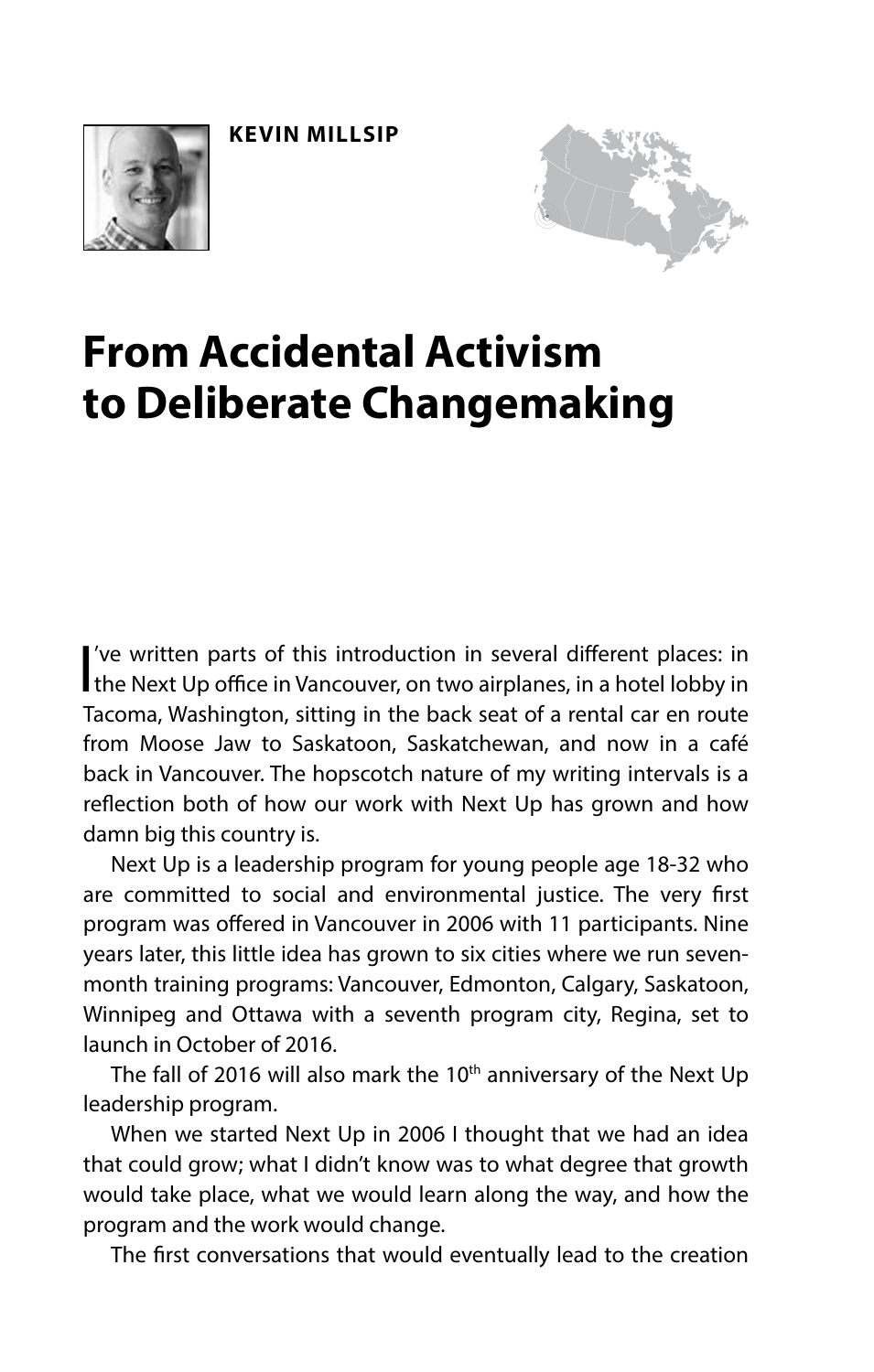### **OUR SCHOOLS/OUR SELVES**

of Next Up took place in the spring of 2004 between myself and (cofounder) Seth Klein. Seth and I discussed a number of things, including how each of us came to be doing social justice work. (Seth is Director of the BC office of the Canadian Centre for Policy Alternatives, which is also celebrating a milestone this year  $-$  its 20<sup>th</sup> anniversary). In Seth's case, he had been raised in a family that had a long tradition of social justice activism and an unstated expectation that he would be involved in social change work of some kind. My journey into this work was more accidental.

I was raised in a working class, born-again Christian household, attended a fundamentalist Christian school from Grade 1-8, and lived largely within a Christian community. This was not an explicitly activist setting. However, when I refect on my childhood, I can think of numerous examples of activism that people in the church community were involved in. Some of that work was connected to elements of the social gospel, predominately in relation to tackling and addressing poverty. Other examples of activism in that community were focused on promoting socially conservative agendas with which I now strenuously disagree because (among other things) they infringe on a woman's right to choose and LGBTQ issues.



Photo: Shelby TayPhoto: Shelby Tay

Casseroles Rally, Vancouver, 2012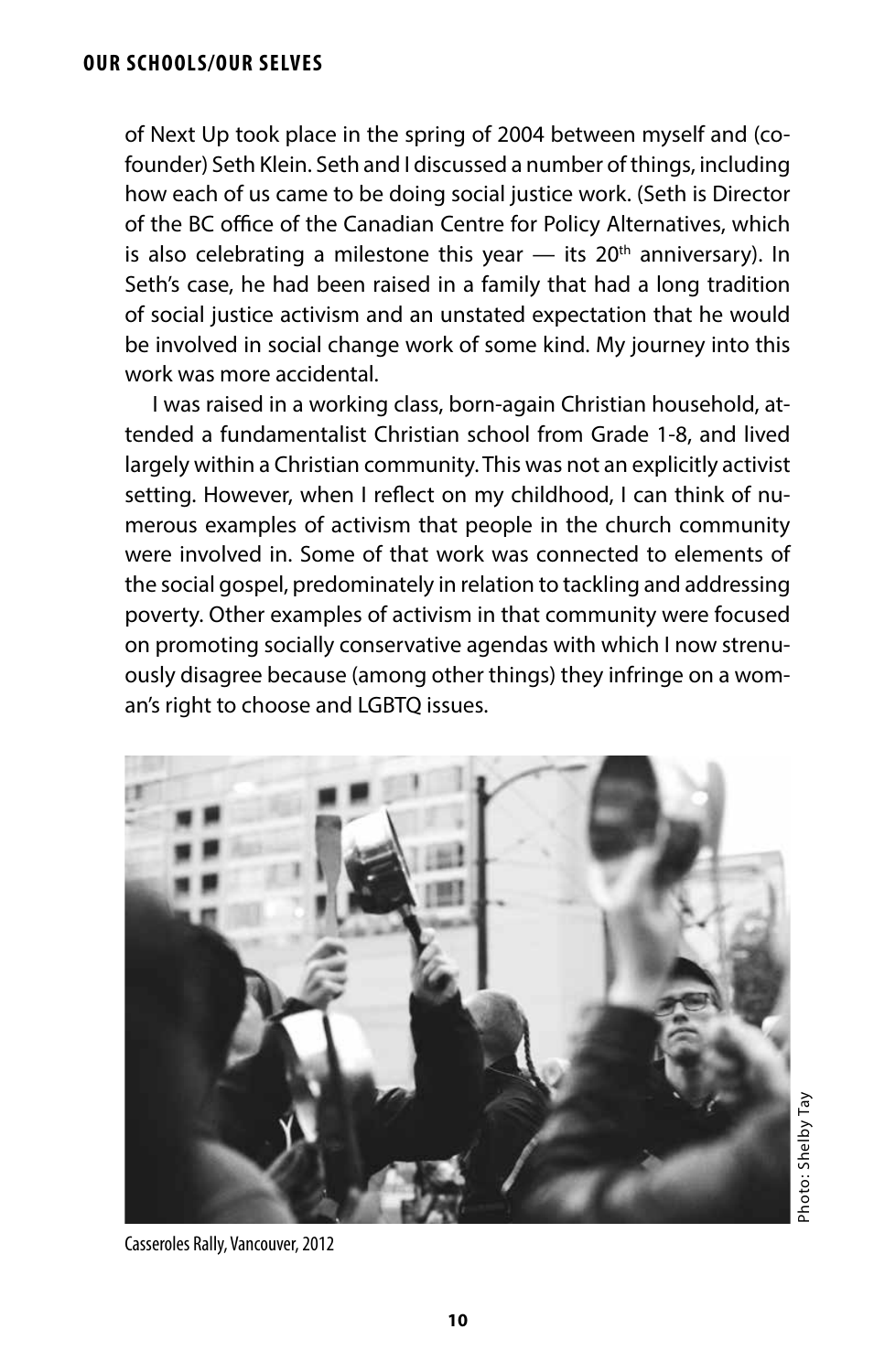Though I never quite felt like I belonged in the church context in which I was raised, I have realised that something my church did well was create spaces for people who were part of the church to build connections with one other and to foster a sense of belonging. Some of those insights have fuelled my personal journey as an adult and have fed directly into my social change work, much of which has been about fostering connection and community.

I was blessed to have parents who supported my educational and work pathways, as unusual and weird as some of those choices must have seemed to them at the time. I'm still not sure if my family understands what it is that I actually do. Which, to be honest, makes sense, as there are days when I too struggle to understand or describe what it is I do for work.

Eventually, through a series of unexpected events and detours, I ended up as an accidental activist in 1998.

My early activism work led to the co-founding of an organization in 1999 in Vancouver called Check Your Head (CYH), which works with high school age young people on issues of global justice and youth engagement. When I worked at CYH we would often see people in their early to mid 20s come through our doors who were looking



British Columbia (on the Salish Sea), 2013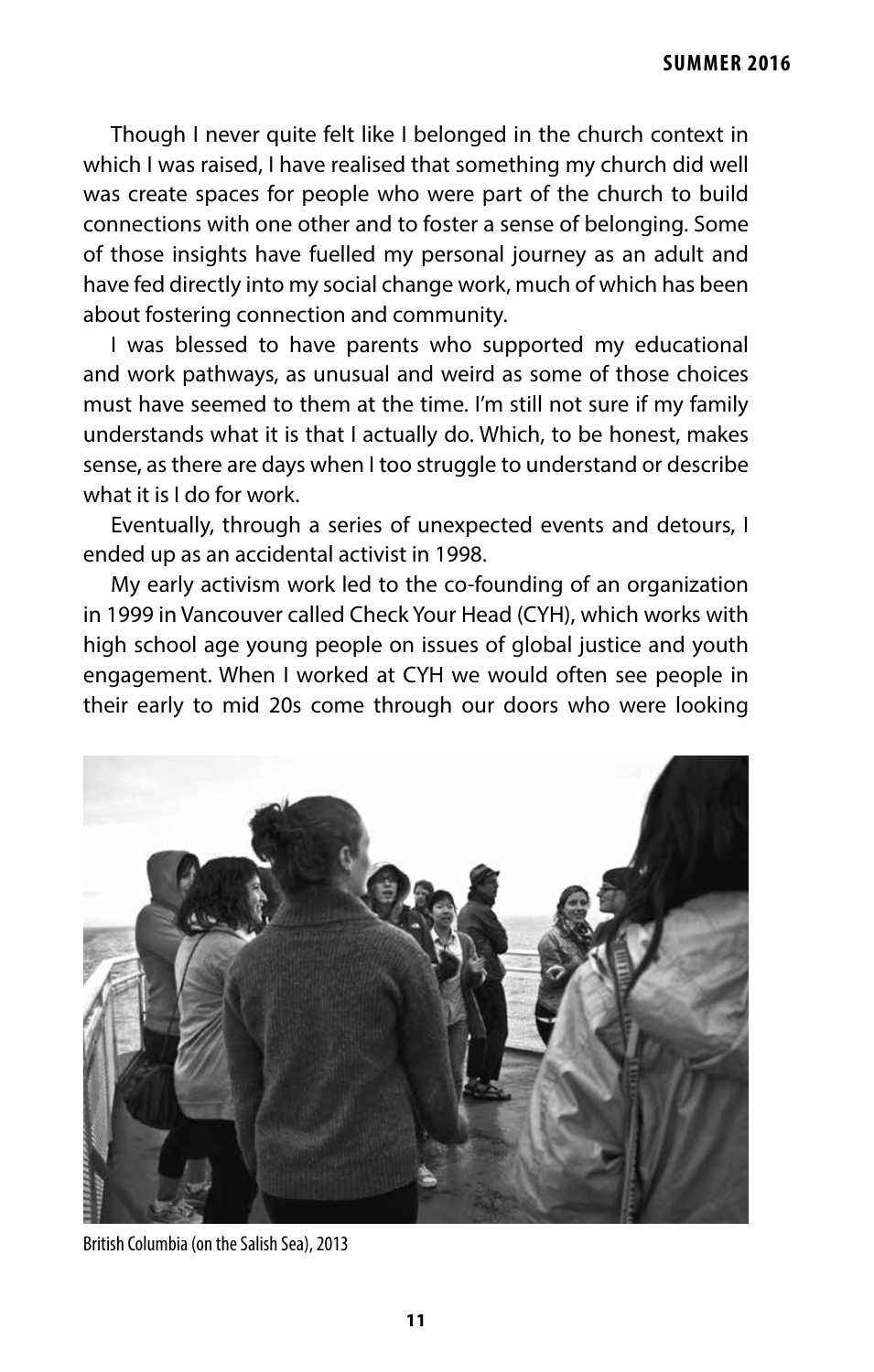for training opportunities that were more in-depth, longer lasting and intense than what we had to offer. At the time, I really didn't have anywhere to direct them for training that would last beyond a workshop or conference for learning a very specifc set of skills.

Over the years at CYH I found myself wondering what had become of these people and if they had found a way into social change work, what sort of support they had, and where they found their sense of connection, community, and purpose. I also wondered if some of them were forced to give up their passion for justice for a lack of fnding ways into the work; in fact, I did bump into a couple of these people years after they had come through the doors of CYH, and we spoke about how they decided on other pathways for their energies, partly because they couldn't fgure out a way into social change work. I was left with a sense of loss in regards to their potential (and unmet) contributions to social change.

Back to 2004: Seth and I also talked about the people who had helped us along our respective journeys. We talked of the role of luck, and the importance of community and mentorship in our respective journeys. We talked about the state of social movements in Canada; the strength and successes of the neoliberal project; the lack of action



People's Climate March, Vancouver, 2015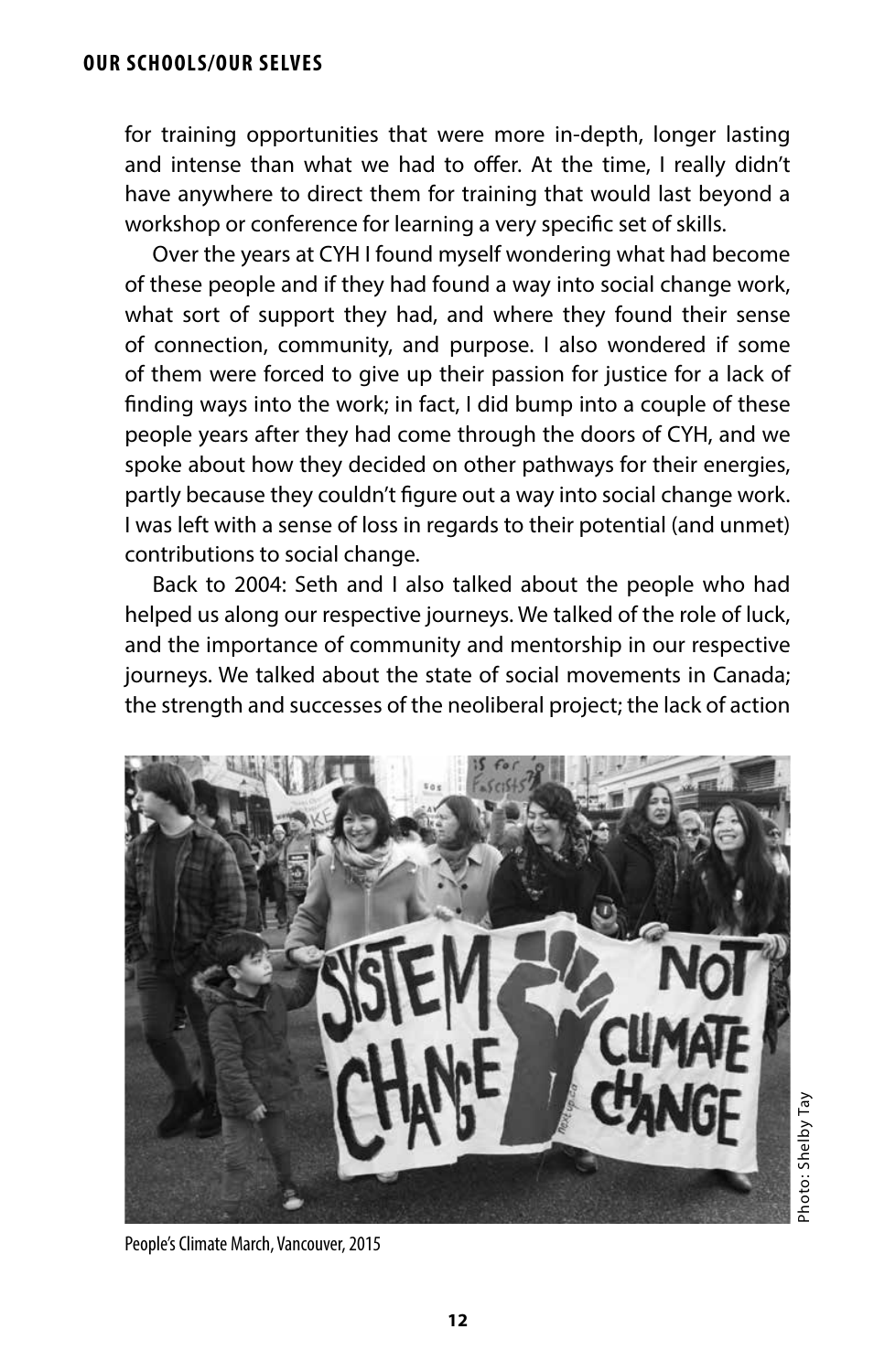on so many essential issues in Canada — in particular climate change; the number of losses on numerous progressive fronts through the 80s, 90s and into the 2000s … and, well, the list goes on.

But soon, other more action-oriented questions began to emerge. What if we could remove some of the element of luck from people's leadership journeys into this work by being more intentional in our approach to leadership development? What if we had a place where those doing diferent types of social change work could come together, meet, learn, build connections, debate, explore tools of social change, as well as progressive thinking and ideas for tackling many of the sticky issues that we face today? What if we had a focused space where people could build bonds with others who may not be in their immediate circles? What would it look like to try and build unity on areas and issues of common purpose?

My earlier experience in civic governance led to other questions: how do we work with people with whom we have political disagreements to advance issues of common interest?<sup>1</sup> What does unity mean and how can it be fostered? (Not unity at all costs, but unity on issues of common concern and in moments of opportunity.) How can we support an understanding of the work of those both inside and



Winnipeg, 2016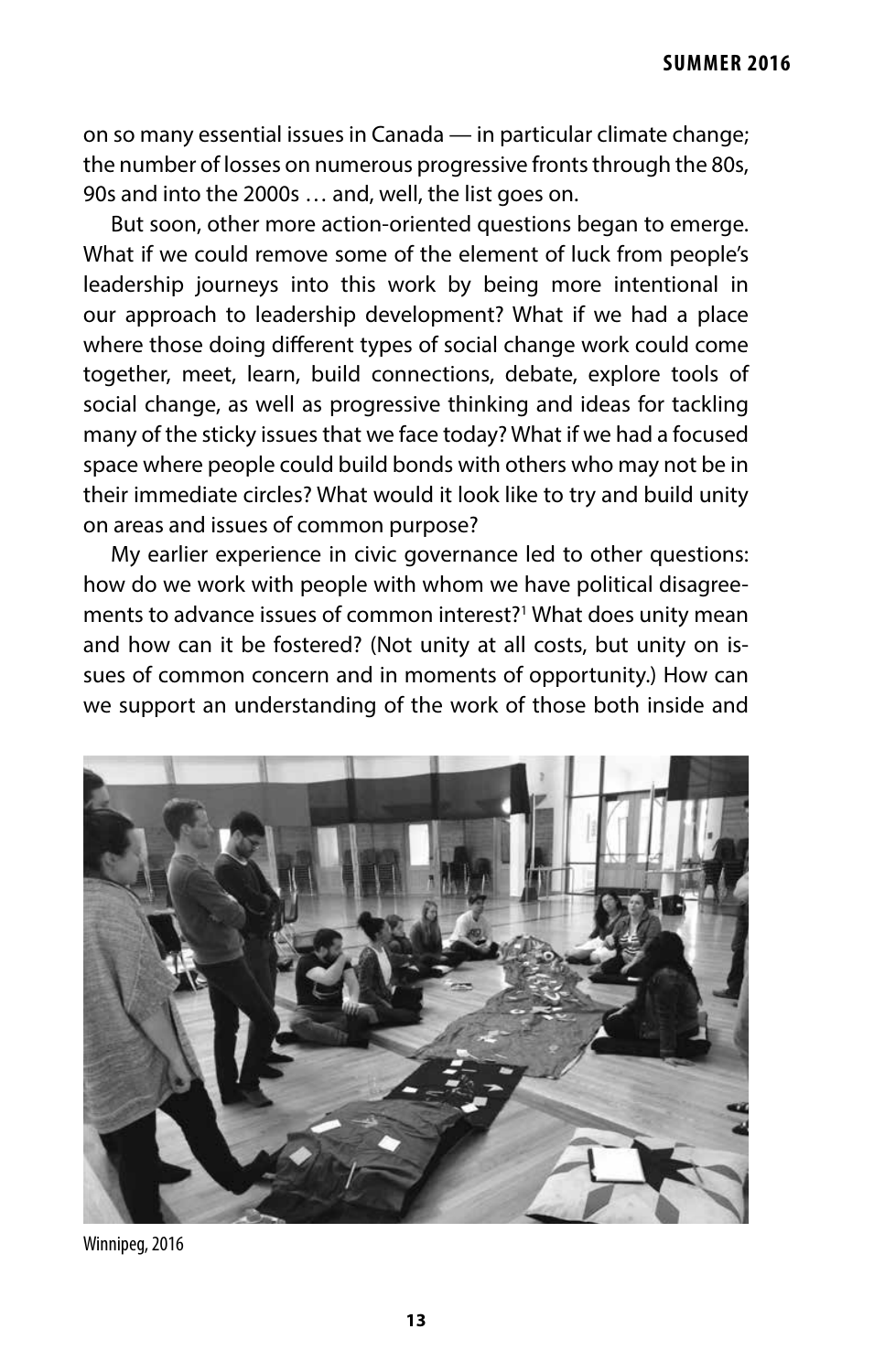outside official systems of power? When do we push? When do we support?

We also examined structural templates: various training and leadership programs, the broader context of social movements in Canada, and how the conservative movement invests in developing new leadership and supporting young people in their work.

These explorations and questions developed into a more foundational framework. If we are as passionate about justice as we are about our ideas, then we need to seriously invest in and support those who are coming into this work. We have to foster new and developing leadership. We need a way to provide people who may not think of themselves as leaders or even as activists, with the right support at the right time, so that they might connect what they care most deeply about, with what they are good at, and what their communities need, and fgure out where to place their energies around those issues for maximum impact.

Over the next two years we shopped the idea around to other people and organizations whose questions, ideas and feedback fed into the original program. We also met with potential funders to seek support for the project, which at that time was simply called 'The



Saskatoon, 2013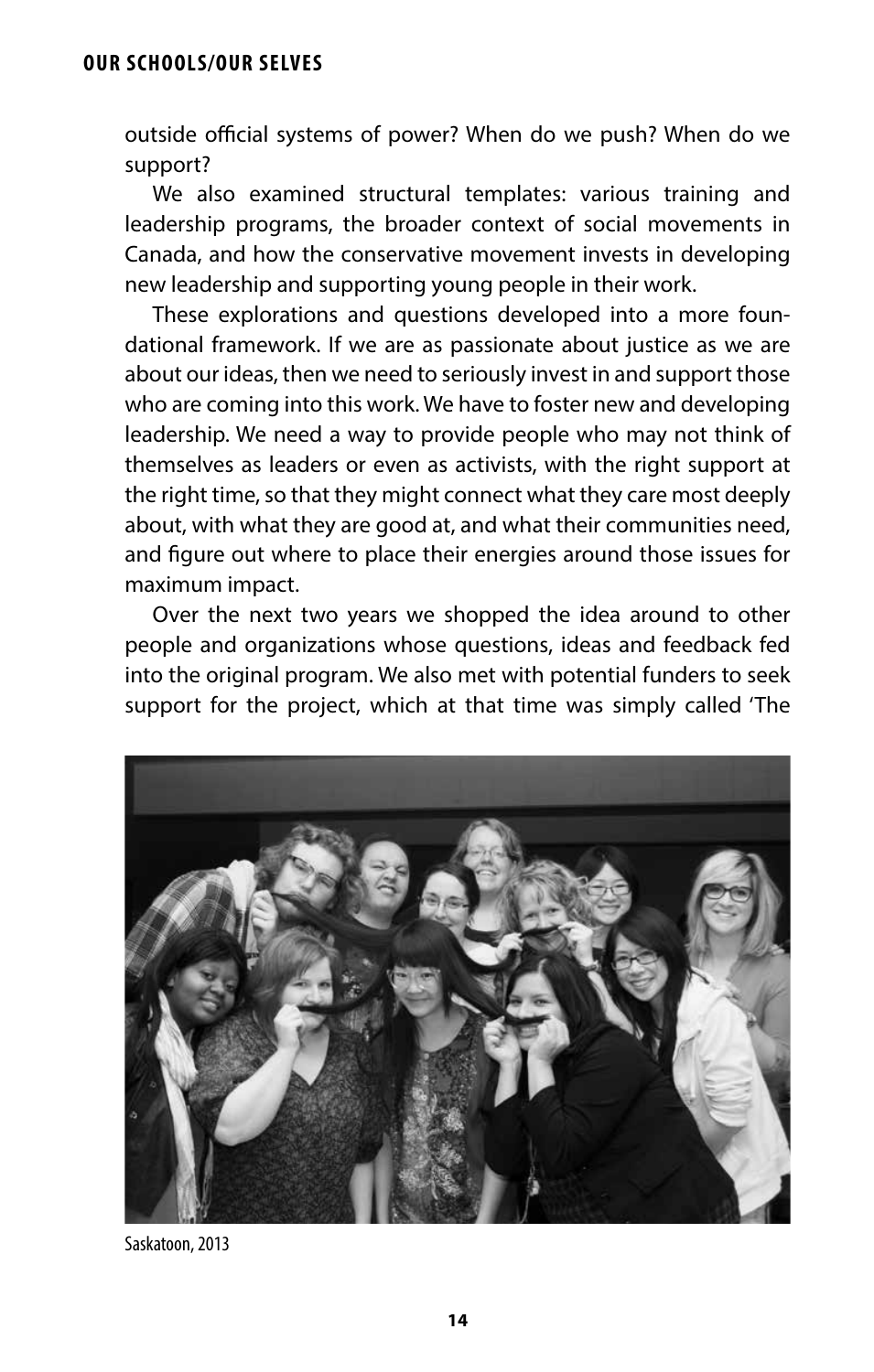Leadership Project". Those initial funders understood what it was we wanted to create and came on board. We set September 2006 as the launch date for the frst program, and our Advisory Committee came up with the name for the program  $-$  Next Up  $-$  mere weeks before the call-out for applications was set to begin.

The Next Up format and schedule is rigorous: during the seven-month program, participants meet one evening a week and one Saturday a month. Evening sessions tend to explore various pressing issues in a given program city, and weekend sessions tend to focus on skills development such as media training, campaigning and organizing, facilitation training, using story in social change work, anti-oppression training and more. We bring in guests who work on both the inside and outside: community organizers, policy nerds, those who have served in government, people using the law to make change, trade unions leaders, people working in the cooperative movement, and so many others.

We explore diferent approaches to change work, various theories of change, strategies and tactics. We don't hold to a view that there is only one given way to do this work. We don't believe in silver bullets. Rather, this is a time for silver buckshot: trying things, experimenting, learning from what we try (or learning as we walk). This is also a time for boldness. We believe that we need many people doing good work, who can see what others are trying to accomplish, who look for moments when and where their efforts align to advance something larger than their own project or concern.

Next Up isn't the perfect program, and it never will be. We try not to let the perfect become the enemy of the good. We continually evaluate our work and adapt the program based on feedback from the program participants. Our work has evolved a lot since the frst program in 2006. As we work with diferent groups and receive feedback from participants, we develop new sessions and lenses. We continually seek to deepen and strengthen the program based on what we learn, to incorporate new voices, perspectives, and tools. We don't cover every issue of importance: we simply don't have the time to do so. Instead, we try to provide tools and analysis that can be used on any given issue, foster connections that can live beyond the life of a given program, and provide participants with some fundamentals that they can carry with them for the long term.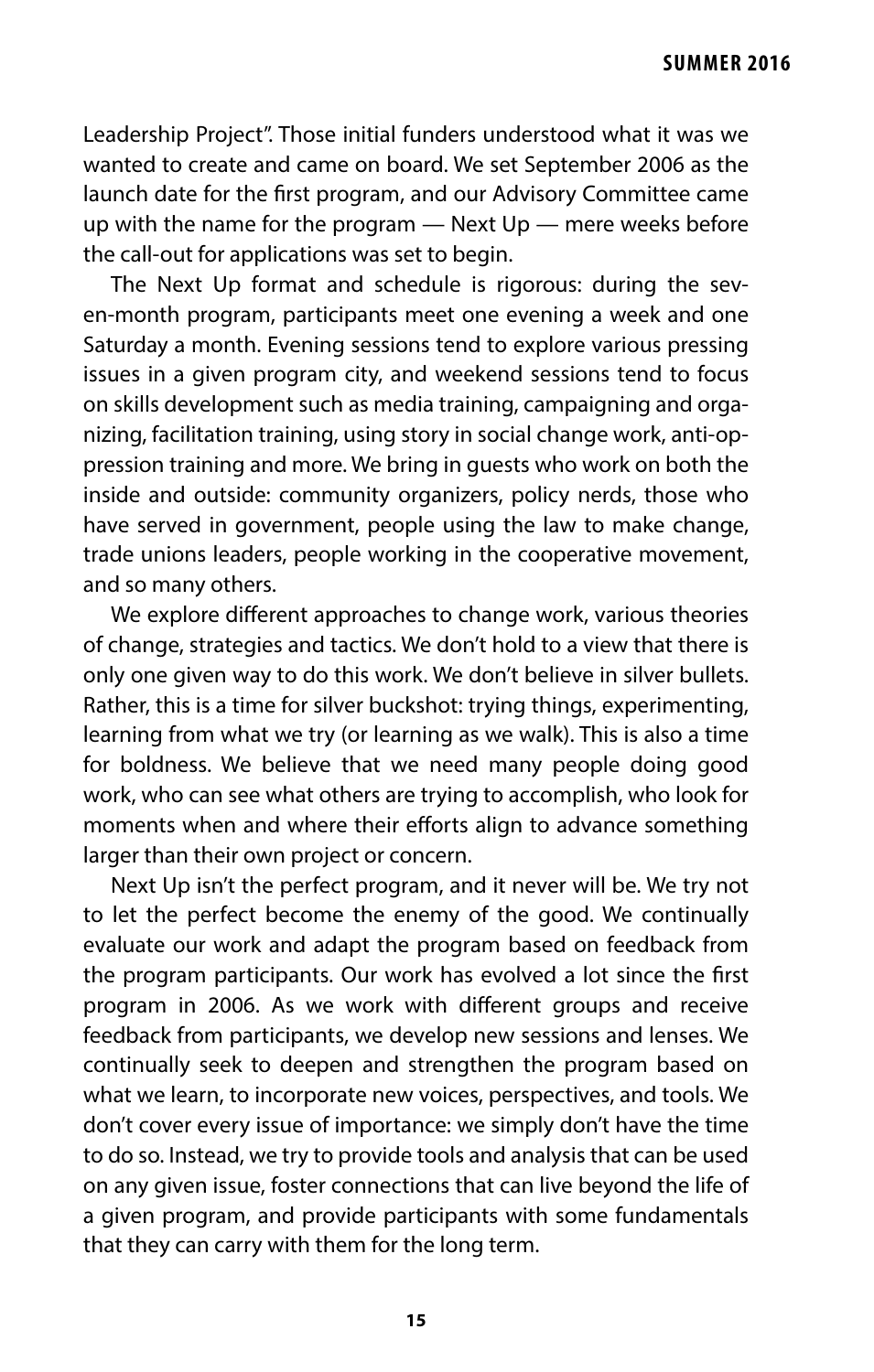### **OUR SCHOOLS/OUR SELVES**

One or our goals over the past few years has been to explore ways of working with more people and to offer programming that feels most appropriate and relevant for diferent communities. To this end, we have begun to experiment with diferent forms of programming including three-day intensive workshops, a fve-month Climate Leadership Program in Alberta, a program called Act III which will be for people age 55+, First Nations Intensive Leadership Programs, and a new overall format for our two Saskatchewan programs. All of these mirror our approach to the work, namely that social change is a process of continual experimentation.

There are challenges too. There's the perennial challenge of funding our work, which is nothing new to people who work in social change. There can be challenges within groups, between people, their personalities and their approach to social change work. There can be demands on the programs for improvement. Many of those demands are helpful. The work is living as we grow, learn, and push ourselves to improve the program.

So, 10 years ago we started with the frst cohort of 11 participants in Vancouver. The Next Up program now is very diferent from that frst year's offering. Our grads are working in areas of leadership that now eclipse the leadership experience of those who created and work in the program.

Ultimately our goal is to build a network of people doing justice work across Canada who work in many areas, in diferent levels of leadership; people who are working boldly, strategically, and with intention, at times working together to lean into larger moments of opportunity and to create moments of opportunity.

As you will see from the submissions in this issue, our alumni are involved in a diverse array of initiatives and areas of focus. When I'm asked by people if the program works, or what our graduates of Next Up are doing, I reply with stories of some of the alumni. More useful than my replies to that question, perhaps, will be reading the words of some of the alumni themselves in this edition of *OS/OS*. Through the 25 stories in this submission you will get some sense of the scope of both the experiences of people in the program and the work that they are involved in now.

We always understood that the real power of Next Up was in the alumni network, in the friendships forged in the program. As of

**16**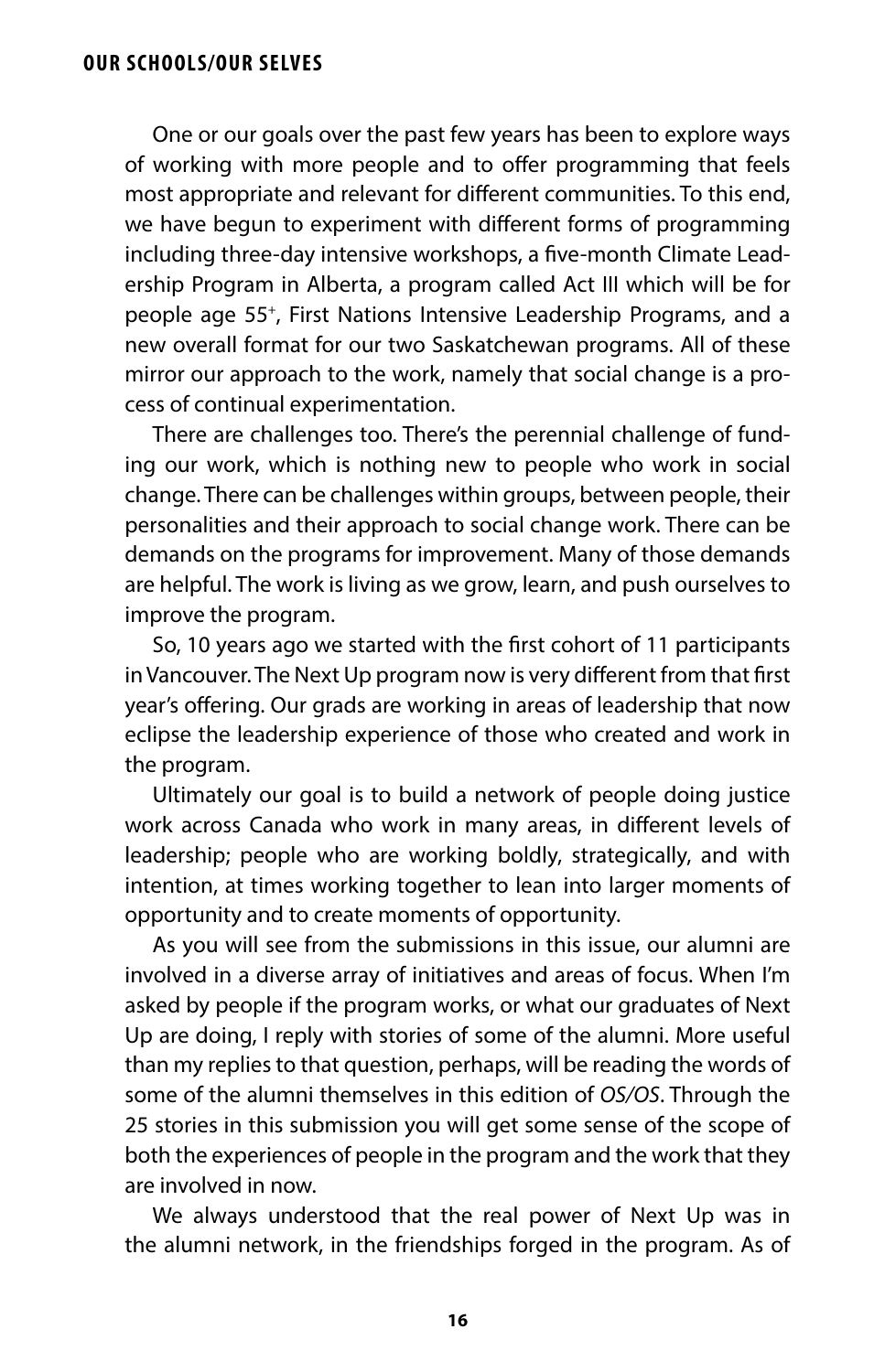July 1, 2016, there are 534 alumni of the various Next Up programs, so this *OS/OS* issue contains only a small sampling of their diverse eforts.

There are some common elements in some of the contributions to this issue: the power of building relationships and fostering community, in supporting one another to engage in this work for the long term; the realization that part of a leadership journey is fguring out how to support those who are in the work with us, and to be clear and honest with ourselves and those we work with; the understanding that justice is a journey more than an endpoint, with marker moments of victory along the way. For some of our alumni the journey into this work has not been a work of choice; it has simply been a necessary response to numerous injustices they have witnessed and experienced. For others it has been an explicit choice to engage.

Our grads work with too many groups and organizations and in too many places to name individually. Most are working in the four western provinces of Canada and in Ontario; some are in the U.S. and a few are in Europe. Next Up alumni work in community organizations, serve as elected officials, work in trade unions, in the cooperative movement, in law, health, education, research; they work for government, for campaigning organizations, training work … and the list goes on. A number are serious NGO leaders, across a range of sectors, and they serve on numerous boards.

I'm immensely proud of what we've done together over the past nine years, and am eager to continue exploring new program formats, while continuing to strengthen our core offering. And we are excited to fnd new partners to work with, incorporate new tools, sharpen old ones, do better things and fnd more concrete ways to support our growing network of alumni in the next steps of their respective and collective leadership journeys.

I want to thank the trade unions, individual donors, credit unions, and foundations across the country — your support makes Next Up possible.

I want to thank Erika Shaker at the CCPA for suggesting this collaboration, Shea Sinnott for cat-herding the issue into cohesion, all of the people who made submissions and everyone who has supported, worked with us, cheered us on, donated, funded, applied, participated, advised, presented and helped with program outreach over the years. We simply would not be here without all of your collective efforts and smarts.